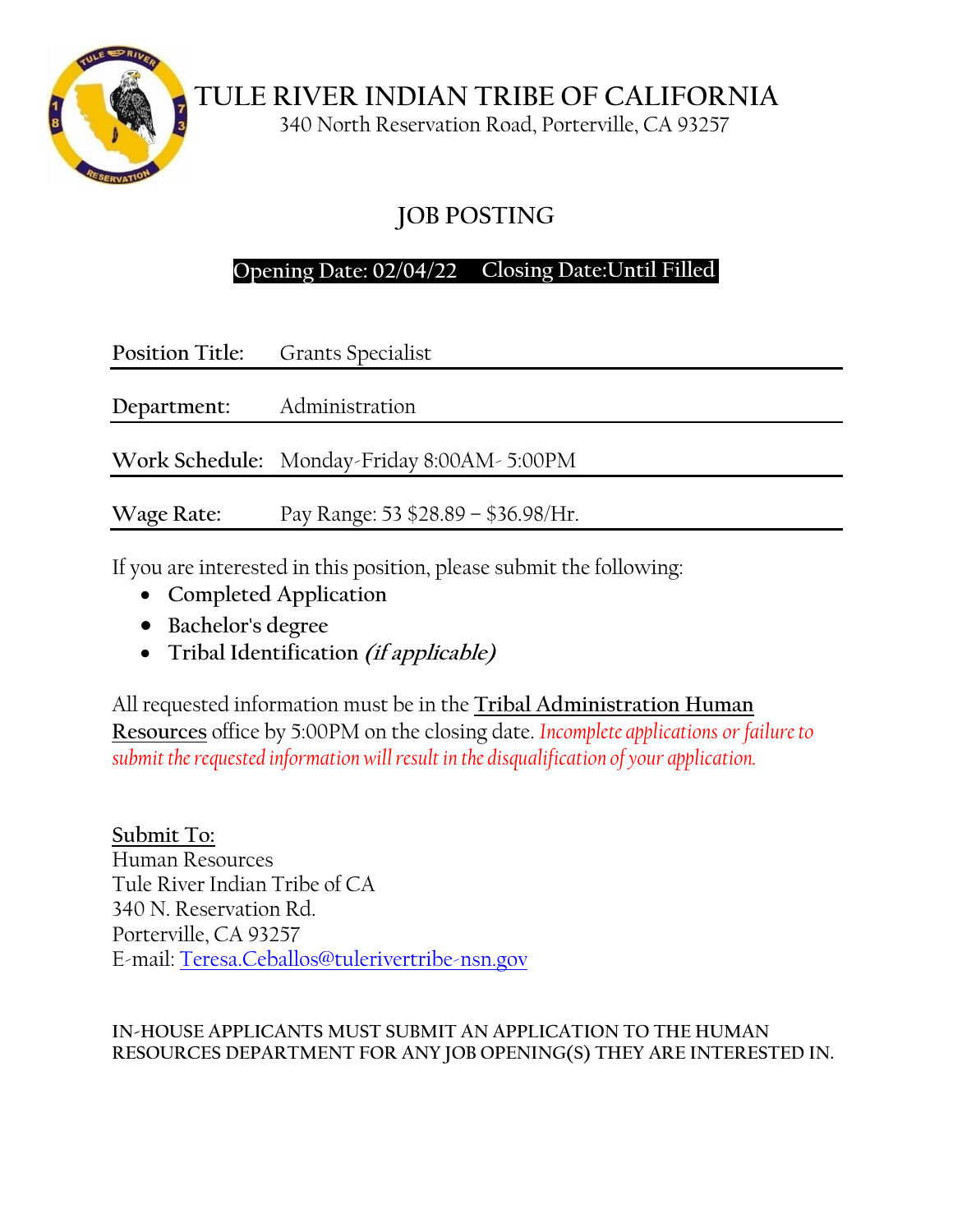

**TULE RIVER INDIAN TRIBE OF CALIFORNIA**

340 North Reservation Road, Porterville, CA 93257

## **JOB DESCRIPTION**

**POSITION TITLE:** Grants Specialist **WORKSITE:** Tule River Indian Reservation

340 N. Reservation Road Porterville, CA 93257

## **GENERAL POSITION DESCRIPTION**

The Grants Specialist shall have the responsibility for researching those, grant funding sources applicable to program needs by performing the following duties. Must have skills to research and apply for grants through online venues, and ability to think creatively in writing for those funds impacting department needs. Have the knowledge and understanding of detailed information as written in determining use of the grant process. The Grants Writer Specialist shall network and interact with an array of tribal programs and departments in assisting with their needs in securing grants. Can read and interpret criteria and eligibility in securing grants.

### **DUTIES & RESPONSIBILITIES:**

- 1. Determine what types of grants and funding sources are beneficial to tribal programs within their scope of work.
- 2. Research and identifies funding opportunities and new program areas to match program priorities.
- 3. Prepares letters of intent when required and supporting documents.
- 4. Prepares grant application and supporting documents in response to solicitations applying for.
- 5. Implements a schedule of funding activities, and response to mitigation issues to assure application meets compliance deadlines.
- 6. Review Notice of Funding Availability (NOFA) in meeting eligibility criteria for programs.
- 7. Conduct interdepartmental meetings to identify and prioritize department needs in support of existing and planned program activities.
- 8. Generate additional revenue for programs through timely submission of well-researched, well-written, and well-documented proposals.
- 9. Meet with Program Director's regarding expense reports when needed and assist in addressing issues of concern.
- 10. Participate in meetings impacting programs and Directors' as well as schedule when required.
- 11. Act as an awarding official on all contracts/grants when they are approved by the funding agency to show responsibility and compliance with program requirements.
- 12. Meet with Chief Financial Officer in setting up budgets for programs in finalizing line-item costs prior to the program director being issued the program operating budget.
- 13. Must successfully be awarded \$2 million in grants the first year of employment, \$4 million in the second year and \$6 million each subsequent year to be able to maintain employment.
- 14. All other duties as assigned.